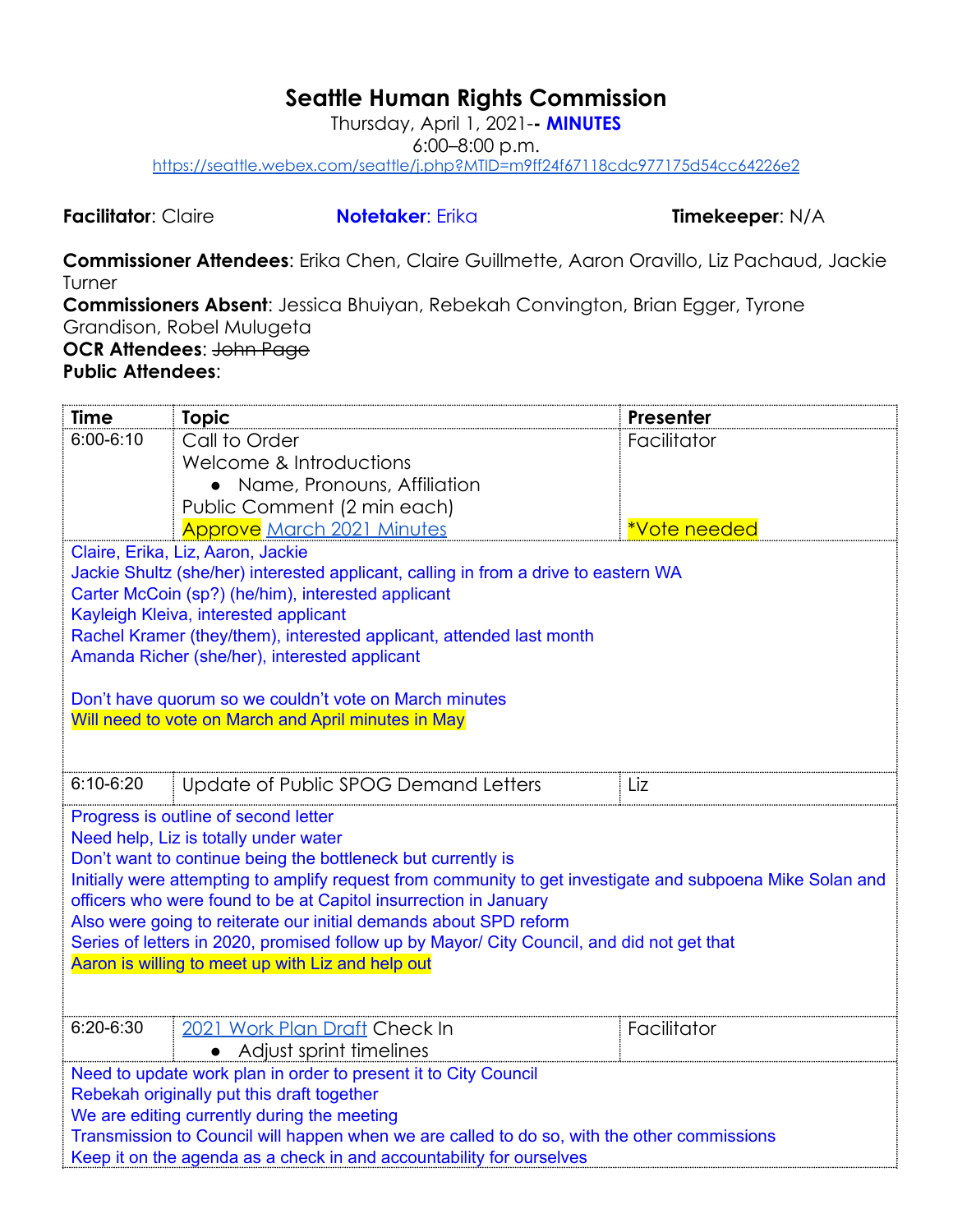| <b>Jan-June Recruiting</b>                                                                                                                                                                                                                                                                                                                                                                                                             |     |  |  |  |
|----------------------------------------------------------------------------------------------------------------------------------------------------------------------------------------------------------------------------------------------------------------------------------------------------------------------------------------------------------------------------------------------------------------------------------------|-----|--|--|--|
| May-June Outreach (keep this as an overlap because Fellowship program will still be in place and need to                                                                                                                                                                                                                                                                                                                               |     |  |  |  |
| wrap up by the end of the school year)                                                                                                                                                                                                                                                                                                                                                                                                 |     |  |  |  |
| 6:30-7:00<br>Current Sprint = Recruit/Onboard New Com<br>Recruiting/Marketing the application<br>Interviews (1st week May)<br>$\bullet$<br>Selection process (Criteria, Interview<br>Questions?)<br>Onboarding plan                                                                                                                                                                                                                    | All |  |  |  |
| Carter - Interested applicant, was contacted by Ty bc he applied in 2020. Have we thought about what<br>areas the committees is lacking and what skillsets we need and then contacting professional associations in<br>the area. Didn't see anyone with a medical background. Physicians and other medical professionals care<br>about people and there is a lot of inequity. Not his skillset but would be a good place for outreach. |     |  |  |  |
| Jackie - If I recall correctly, Marta has questions so we have those so we can conduct fair interviews                                                                                                                                                                                                                                                                                                                                 |     |  |  |  |
| Amanda - Lived Experience is important. I can spread through the Unhoused community and associated. I<br>work with the unhoused community; Community Liaison for the Unhoused, Dept. of Neighborhoods                                                                                                                                                                                                                                  |     |  |  |  |
| Maybe we could reach out to nonprofits (SJF grantees) to invite them to apply?                                                                                                                                                                                                                                                                                                                                                         |     |  |  |  |
| Accessibility of the application might be an issue - we should reach out to the city about it not being in other<br>languages and offline because the city is required to make it accessible.                                                                                                                                                                                                                                          |     |  |  |  |
| Kayleigh - farmer's markets come to mind because a lot of community organizing happens there; people<br>still gathering in person; found out about this from the Dept of Neighborhoods; Broadway market is moving<br>and has a big sign about human rights                                                                                                                                                                             |     |  |  |  |
| Rachel - found out on 2 different facebook groups, WHOW and Seattle Queer (missed the rest)?                                                                                                                                                                                                                                                                                                                                           |     |  |  |  |
| Do we have an online flyer or social media post? Erika will use CANVA to make something? We want racial<br>and geographic diversity as well - Robel might have some ideas?                                                                                                                                                                                                                                                             |     |  |  |  |
| Get everyone to post on LinkedIn                                                                                                                                                                                                                                                                                                                                                                                                       |     |  |  |  |
| Chief Seattle Club, Indian Health Board, LeHi tiny home villages                                                                                                                                                                                                                                                                                                                                                                       |     |  |  |  |
| We haven't done a ton of active recruitment in past years - also seems to come in seasons with highs and<br>lows of engagement. Where we held meetings in community in past years would be good to reach out to<br>and especially the dept of neighborhoods                                                                                                                                                                            |     |  |  |  |
| To do: Claire will email the whole commission and ask each commissioner to reach out to at least 1 group to<br>try to publicize our application                                                                                                                                                                                                                                                                                        |     |  |  |  |
| Make sure we let everyone know the application deadline was extended until April 30                                                                                                                                                                                                                                                                                                                                                    |     |  |  |  |
| Can we engage with Caedmon or John to list it as open still? Liz is emailing John, Caedmon, Mariko (and<br>new Comms person Nona) to update the application page                                                                                                                                                                                                                                                                       |     |  |  |  |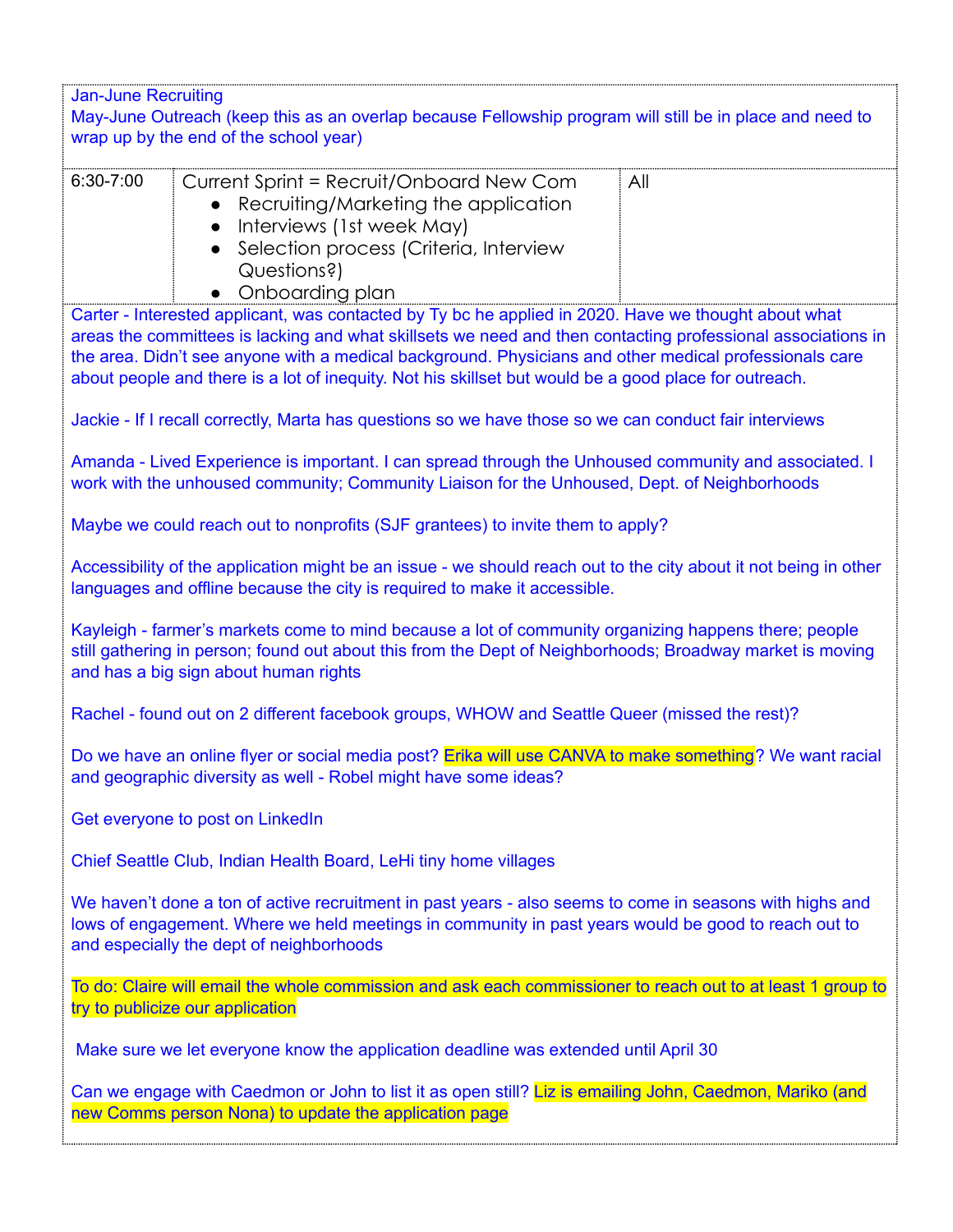| 7:00-7:30                                                                                                 | <b>Ongoing Work Updates</b>                                                                                    | All       |  |  |
|-----------------------------------------------------------------------------------------------------------|----------------------------------------------------------------------------------------------------------------|-----------|--|--|
|                                                                                                           | • Leadership                                                                                                   |           |  |  |
|                                                                                                           | Divest SPD Letter signed on<br>$\circ$                                                                         |           |  |  |
|                                                                                                           | <b>Translations: Seattle Transgender</b><br>$\circ$                                                            |           |  |  |
|                                                                                                           | <b>Film Festival partnership</b>                                                                               |           |  |  |
|                                                                                                           | Communications                                                                                                 |           |  |  |
|                                                                                                           | o Letter Writing                                                                                               |           |  |  |
|                                                                                                           | Events                                                                                                         |           |  |  |
|                                                                                                           | Appeals                                                                                                        |           |  |  |
|                                                                                                           | Reschedule Training to June<br>$\circ$                                                                         |           |  |  |
|                                                                                                           | OCR processes<br>$\bigcirc$                                                                                    |           |  |  |
|                                                                                                           | Fellows projects                                                                                               |           |  |  |
| Leadership                                                                                                |                                                                                                                |           |  |  |
|                                                                                                           | LT decided to sign the letter to urge Seattle Foundation to divest from SPD                                    |           |  |  |
|                                                                                                           | We said "yes" pending more info to partner with Seattle Tansgender Film Festival; we will pick a month and     |           |  |  |
| promote                                                                                                   |                                                                                                                |           |  |  |
|                                                                                                           | <b>Financial Interest Forms due April 15</b>                                                                   |           |  |  |
|                                                                                                           |                                                                                                                |           |  |  |
|                                                                                                           | No communications or events update                                                                             |           |  |  |
|                                                                                                           |                                                                                                                |           |  |  |
| <b>Appeals</b>                                                                                            |                                                                                                                |           |  |  |
|                                                                                                           | I wanted to run some schedule changes by you regarding the HRC Appeals hearings for the next                   |           |  |  |
|                                                                                                           | two months, and potentially after that.                                                                        |           |  |  |
|                                                                                                           |                                                                                                                |           |  |  |
| 1 <sup>1</sup>                                                                                            | April's hearing - I propose holding it on the afternoon of Friday, April 9 at 1 p.m. This one should be        |           |  |  |
|                                                                                                           | very brief, as SOCR is asking the HRC Appeal Committee to affirm the appeal and remand so that                 |           |  |  |
|                                                                                                           | SOCR can conduct further investigation. Do you think you can find Commissioners to attend that                 |           |  |  |
|                                                                                                           | day? Erika, Liz, Aaron can attend                                                                              |           |  |  |
| 2.                                                                                                        | May's hearing - I propose holding it on Friday, May 21, at 1 p.m. Does this work for you or the                |           |  |  |
|                                                                                                           | <b>Commissioners?</b>                                                                                          |           |  |  |
|                                                                                                           | 3. Going forward: This may by a good time to check in and determine what hearing schedule would                |           |  |  |
|                                                                                                           | work for you and the Appeals Committee. The hearings have been held on the 4 <sup>th</sup> Monday of every     |           |  |  |
|                                                                                                           | month, which is sometimes impacted by holidays. Also, because it's the beginning of the week,                  |           |  |  |
|                                                                                                           | availability may be a challenge. Would another day/time work better for you and the                            |           |  |  |
|                                                                                                           | Commissioners? If so, we can work with you to reset the recurring meeting days starting in June.               |           |  |  |
|                                                                                                           |                                                                                                                |           |  |  |
| <b>Fellows</b>                                                                                            |                                                                                                                |           |  |  |
|                                                                                                           | Criminal legal system - having youth go through the system as youth, not as adults. Fellows have been          |           |  |  |
|                                                                                                           | doing a lot of interviews and putting together a document and will present it to Claire. Claire will show them |           |  |  |
| Canva and see if they can put together a policy document. They are undergraduates and this will be a good |                                                                                                                |           |  |  |
| opportunity for them to meet community.                                                                   |                                                                                                                |           |  |  |
|                                                                                                           |                                                                                                                |           |  |  |
| Human rights scorecard - Ty leading and says they are on track.                                           |                                                                                                                |           |  |  |
| 7:30-7:50                                                                                                 | <b>SOCR Updates</b>                                                                                            | John Page |  |  |
|                                                                                                           |                                                                                                                |           |  |  |
|                                                                                                           |                                                                                                                |           |  |  |

We did not have any representation from OCR attend.